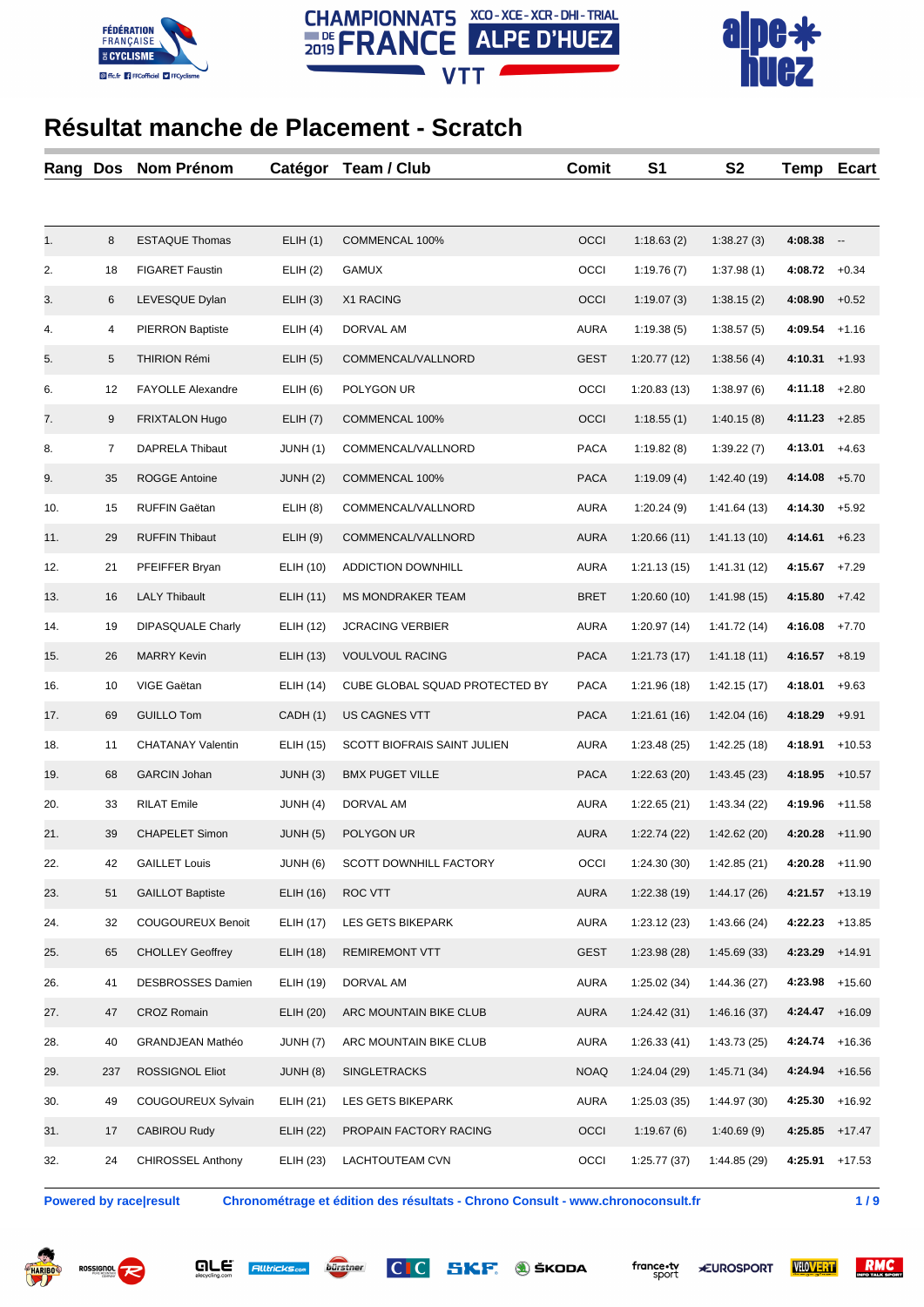





| Rang | Dos | Nom Prénom               | Catégor          | Team / Club                         | Comit       | S <sub>1</sub> | S <sub>2</sub> | <b>Temp</b>      | <b>Ecart</b> |
|------|-----|--------------------------|------------------|-------------------------------------|-------------|----------------|----------------|------------------|--------------|
| 33.  | 501 | NICOLE Olivier           | <b>MASH1 (1)</b> | <b>FREEMAN</b>                      | OCCI        | 1:25.71(36)    | 1:45.40(31)    | 4:26.10          | $+17.72$     |
| 34.  | 45  | <b>GUIONNET lan</b>      | JUNH (9)         | <b>BUNNY HOP CLUB</b>               | <b>PACA</b> | 1:23.55(26)    | 1:45.74 (36)   | 4:26.60          | $+18.22$     |
| 35.  | 36  | PAILLARD Nathan          | <b>ELIH (24)</b> | LOURDES VTT                         | OCCI        | 1:24.89(33)    | 1:45.67(32)    | 4:27.38          | $+19.00$     |
| 36.  | 20  | <b>CLEMENT Valentin</b>  | ELIH (25)        | <b>U.C.JOINVILLE VALLAGE</b>        | <b>GEST</b> | 1:23.45(24)    | 1:47.86 (49)   | 4:28.17          | $+19.79$     |
| 37.  | 38  | LANGLADE Jérémy          | <b>JUNH (10)</b> | <b>MOUNTAIN DYKE 43</b>             | <b>AURA</b> | 1:26.56(43)    | 1:47.01(42)    | 4:28.52          | $+20.14$     |
| 38.  | 254 | <b>JEANDEL Louis</b>     | ELIH (26)        | <b>VC AUBUSSON</b>                  | <b>NOAQ</b> | 1:26.38(42)    | 1:47.49(45)    | 4:29.00          | $+20.62$     |
| 39.  | 55  | JOUET PASTRE Martin      | <b>ELIH (27)</b> | X1 RACING                           | OCCI        | 1:27.82(55)    | 1:46.47(39)    | 4:29.07          | $+20.69$     |
| 40.  | 34  | VIOLLAND Rémy            | ELIH (28)        | CRAN GEVRIER VTT                    | <b>AURA</b> | 1:27.13(47)    | 1:48.10(51)    | 4:29.66          | $+21.28$     |
| 41.  | 43  | HIS Pacôme               | <b>ELIH (29)</b> | LES GETS BIKEPARK                   | <b>AURA</b> | 1:28.82(65)    | 1:46.36(38)    | 4:30.13          | $+21.75$     |
| 42.  | 504 | PACCARD Yoann            | <b>MASH3 (1)</b> | VTT CONLIEGE-JURA-BASSIN DE LONS LE | <b>BFRC</b> | 1:27.92(57)    | 1:47.84(48)    | 4:30.26          | $+21.88$     |
| 43.  | 60  | <b>CONSEILLE Timai</b>   | ELIH (30)        | US CAGNES VTT                       | <b>PACA</b> | 1:27.82(56)    | 1:45.72(35)    | 4:30.40          | $+22.02$     |
| 44.  | 67  | CHATANAY Romain          | <b>JUNH (11)</b> | SCOTT BIOFRAIS SAINT JULIEN         | <b>AURA</b> | 1:28.23(60)    | 1:47.57(46)    | 4:30.43          | $+22.05$     |
| 45.  | 52  | <b>BAILLON Melvyn</b>    | <b>JUNH (12)</b> | LOURDES VTT                         | OCCI        | 1:28.13(59)    | 1:47.68(47)    | 4:30.74          | $+22.36$     |
| 46.  | 50  | <b>ANDRIEUX Corentin</b> | <b>JUNH (13)</b> | ECOLE VTT DU LIE                    | <b>BRET</b> | 1:27.16(48)    | 1:48.93(57)    | 4:30.89          | $+22.51$     |
| 47.  | 72  | MASSEGLIA Lorenzo        | CADH (2)         | <b>BLAUSASC VTT 06</b>              | <b>PACA</b> | 1:28.00(58)    | 1:47.27(43)    | 4:31.19          | $+22.81$     |
| 48.  | 78  | <b>PETIT Tristan</b>     | ELIH (31)        | BESSE SUPER-BESSE                   | <b>AURA</b> | 1:26.24(40)    | 1:47.97 (50)   | 4:31.30          | $+22.92$     |
| 49.  | 209 | COSSE Tom                | <b>JUNH (14)</b> | PEUJARD VELO CLUB - SECTION         | <b>NOAQ</b> | 1:25.78(38)    | 1:49.03(59)    | 4:31.68          | $+23.30$     |
| 50.  | 54  | PECOUL Gaël              | ELIH (32)        | SCOTT BIOFRAIS SAINT JULIEN         | <b>AURA</b> | 1:29.06(68)    | 1:46.90(41)    | 4:31.72          | $+23.34$     |
| 51.  | 58  | <b>GUEDARD Sam</b>       | ELIH (33)        | VTT VALLEE DU BOEL                  | <b>BRET</b> | 1:27.25(50)    | 1:48.41(53)    | 4:33.26          | $+24.88$     |
| 52.  | 70  | GILBERT Arsène           | CADH (3)         | VELO CLUB D'AMBERIEU                | <b>AURA</b> | 1:29.25(71)    | 1:47.41(44)    | 4:33.53          | $+25.15$     |
| 53.  | 506 | ROVIGO Paul              | <b>MASH1 (2)</b> | US CAGNES/MER VTT                   | <b>PACA</b> | 1:27.05(45)    | 1:49.10 (60)   | 4:33.89          | $+25.51$     |
| 54.  | 61  | SELTZ Benjamin           | ELIH (34)        | MOLSHEIM FUN BIKE                   | GEST        | 1:28.38(61)    | 1:49.00(58)    | 4:33.95          | $+25.57$     |
| 55.  | 222 | <b>MOSNIER Alexandre</b> | ELIH (35)        | <b>BESSE SUPER-BESSE</b>            | AURA        | 1:26.80(44)    | 1:49.46 (62)   | $4:34.10 +25.72$ |              |
| 56.  | 76  | LATELTIN Hugo            | ELIH (36)        | LIBER'T CYCLE                       | <b>NORM</b> | 1:29.40(72)    | 1:48.58(55)    | 4:34.41          | $+26.03$     |
| 57.  | 279 | <b>MARTIN Loïc</b>       | CADH(4)          | ASSOCIATION CYCLES PASSION          | LREU        | 1:28.60(64)    | 1:46.87(40)    | 4:34.44          | $+26.06$     |
| 58.  | 71  | <b>JULIEN Calvin</b>     | ELIH (37)        | LACHTOUTEAM CVN                     | OCCI        | 1:28.55(63)    | 1:48.66(56)    | 4:34.45          | $+26.07$     |
| 59.  | 59  | MAUPAS Jordan            | ELIH (38)        | AC ORSAY                            | <b>IDFR</b> | 1:29.14(70)    | 1:48.31 (52)   | 4:35.07          | +26.69       |
| 60.  | 507 | <b>JULIEN Robert</b>     | <b>MASH4 (1)</b> | LACHTOUTEAM CVN                     | OCCI        | 1:27.32(51)    | 1:49.94 (66)   | 4:35.17          | $+26.79$     |
| 61.  | 267 | RUHLMANN Théo            | <b>JUNH (15)</b> | TEAM BULLS FRANCE                   | <b>GEST</b> | 1:27.24(49)    | 1:49.71(65)    | 4:35.48          | $+27.10$     |
| 62.  | 240 | <b>BAUSCHERT Alan</b>    | ELIH (39)        | <b>VC FIDELIO MANOM</b>             | GEST        | 1:27.53(53)    | 1:50.61(69)    | 4:35.57          | $+27.19$     |
| 63.  | 31  | <b>CABIROU Marc</b>      | <b>ELIH (40)</b> | <b>VOULVOUL RACING</b>              | OCCI        | 1:27.39(52)    | 1:44.51(28)    | 4:36.01          | $+27.63$     |
| 64.  | 203 | CAZAUX Leo               | <b>JUNH (16)</b> | <b>UCS ANGLET</b>                   | NOAQ        | 1:29.00(67)    | 1:49.67(64)    | 4:37.17          | $+28.79$     |
| 65.  | 249 | DAMIANI Aurélien         | <b>JUNH (17)</b> | <b>VC FIDELIO MANOM</b>             | <b>GEST</b> | 1:31.37(81)    | 1:50.09(67)    | 4:37.56          | $+29.18$     |
|      |     |                          |                  |                                     |             |                |                |                  |              |

**Powered by race|result Chronométrage et édition des résultats - Chrono Consult - www.chronoconsult.fr 2 / 9**

RMC





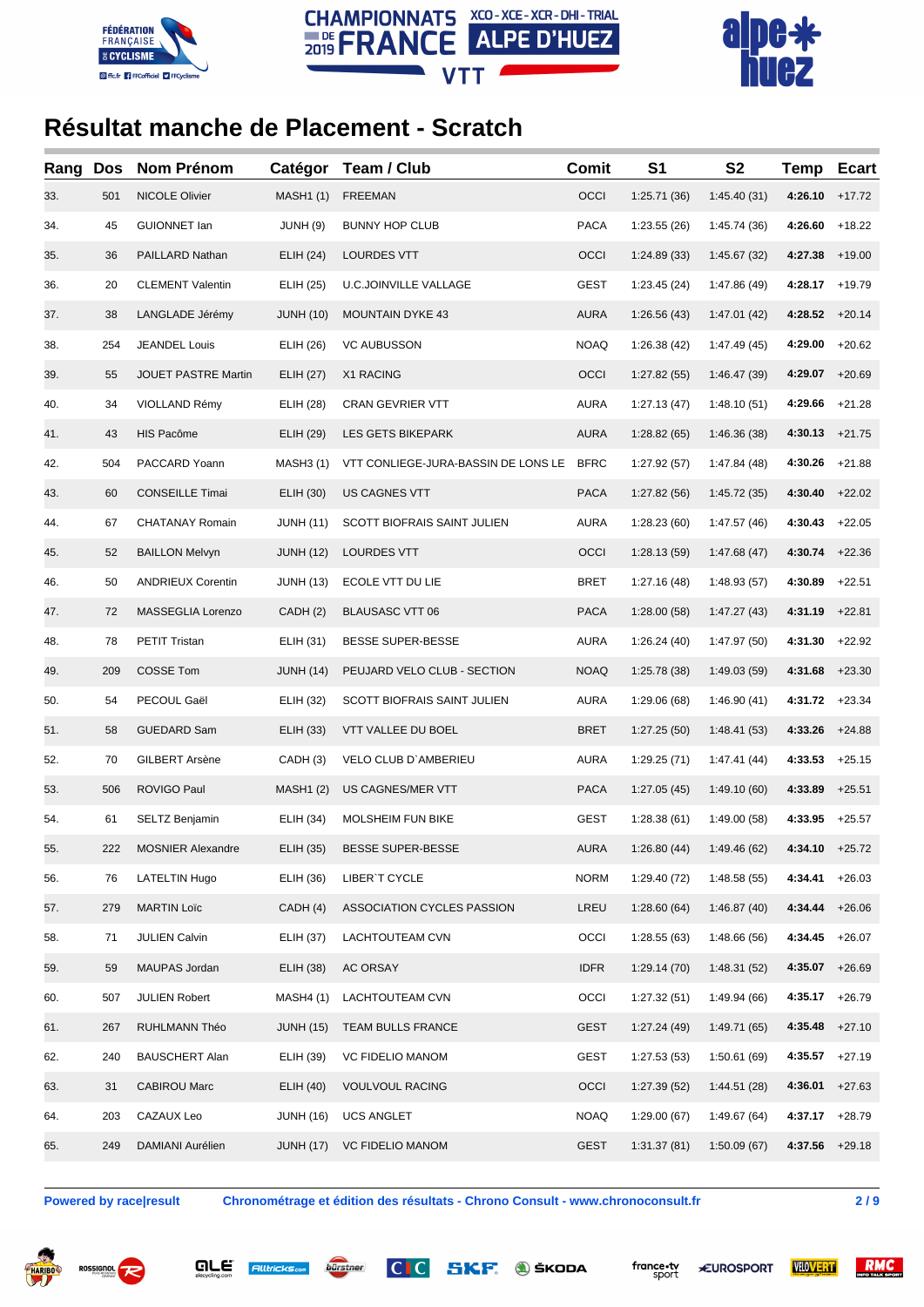





| Rang | <b>Dos</b> | Nom Prénom               | Catégor          | Team / Club                  | <b>Comit</b> | S <sub>1</sub> | S <sub>2</sub> | <b>Temp</b>      | <b>Ecart</b> |
|------|------------|--------------------------|------------------|------------------------------|--------------|----------------|----------------|------------------|--------------|
| 66.  | 213        | <b>BERNAD Enzo</b>       | CADH (5)         | <b>FREEMAN</b>               | OCCI         | 1:28.86(66)    | 1:51.43(73)    | 4:38.48          | $+30.10$     |
| 67.  | 63         | <b>HEBERT Ambroise</b>   | ELIH (41)        | ALPES MANCELLES RIDE         | PDLL         | 1:24.47 (32)   | 1:57.48 (121)  | 4:38.92          | $+30.54$     |
| 68.  | 545        | <b>BOOY Théo Dorus</b>   | <b>MASH3 (2)</b> | ASSOCIATION CYCLES PASSION   | LREU         | 1:29.69(74)    | 1:51.28(71)    | 4:39.52          | $+31.14$     |
| 69.  | 205        | <b>PETIOT Mathis</b>     | <b>JUNH (18)</b> | A A MOUNTAIN-BIKE            | <b>AURA</b>  | 1:29.62(73)    | 1:52.51(78)    | 4:39.63          | $+31.25$     |
| 70.  | 57         | <b>DURSAP Robin</b>      | <b>ELIH (42)</b> | <b>CREUSE OXYGENE</b>        | <b>NOAQ</b>  | 1:30.16(76)    | 1:52.60(80)    | 4:40.64          | $+32.26$     |
| 71.  | 252        | DAVID Tom                | <b>JUNH (19)</b> | SUD ROUSSILLON CYCLISME      | OCCI         | 1:28.45(62)    | 1:53.38(87)    | 4:40.69          | $+32.31$     |
| 72.  | 275        | <b>FRANCOZ Alix</b>      | CADH (6)         | ROC VTT                      | <b>AURA</b>  | 1:29.08(69)    | 1:53.40 (88)   | 4:41.50          | $+33.12$     |
| 73.  | 210        | <b>LOHNER Alexandre</b>  | ELIH (43)        | <b>CRAN GEVRIER VTT</b>      | <b>AURA</b>  | 1:27.09(46)    | 1:56.71 (112)  | 4:41.76          | $+33.38$     |
| 74.  | 243        | <b>TOURAILLE Clement</b> | ELIH (44)        | <b>CREUSE OXYGENE</b>        | <b>NOAQ</b>  | 1:30.94(77)    | 1:52.96 (82)   | 4:42.14          | $+33.76$     |
| 75.  | 73         | <b>GUICHARD Léo</b>      | CADH (7)         | ARC MOUNTAIN BIKE CLUB       | <b>AURA</b>  | 1:33.49 (107)  | 1:51.05(70)    | 4:42.16          | $+33.78$     |
| 76.  | 549        | <b>TROLAT Quentin</b>    | <b>MASH1(3)</b>  | VELO SPORT CLUB BEAUNOIS     | <b>BFRC</b>  | 1:33.07 (101)  | 1:50.52(68)    | 4:42.29          | $+33.91$     |
| 77.  | 90         | <b>DILIGENT Bastien</b>  | ELIH (45)        | <b>CLIC CHAMBERY SAVOIE</b>  | <b>AURA</b>  | 1:31.33(80)    | 1:52.52(79)    | 4:42.59          | $+34.21$     |
| 78.  | 74         | <b>ARNAUD Romain</b>     | <b>JUNH (20)</b> | PAS DE JAMBE PAS DE CHOCOLAT | <b>PACA</b>  | 1:31.10(78)    | 1:52.37(76)    | 4:42.72          | $+34.34$     |
| 79.  | 234        | POIROT Kévin             | ELIH (46)        | LA BRESSAUDE ROUE VERTE      | GEST         | 1:32.79(97)    | 1:52.97(83)    | 4:42.81          | $+34.43$     |
| 80.  | 89         | <b>BRECHIGNAC DENIS</b>  | ELIH (47)        | ARC MOUNTAIN BIKE CLUB       | <b>AURA</b>  | 1:32.23 (89)   | 1:49.58 (63)   | 4:43.00          | $+34.62$     |
| 81.  | 48         | <b>ESCALIER Matis</b>    | <b>JUNH (21)</b> | CALVISSON VTT                | OCCI         | 1:31.94(84)    | 1:51.96(74)    | 4:43.75          | $+35.37$     |
| 82.  | 27         | <b>GICQUEAU BUQUEN</b>   | <b>ELIH (48)</b> | <b>CYCLEWORKS</b>            | <b>BRET</b>  | 1:26.17 (39)   | 1:48.46(54)    | 4:44.25          | $+35.87$     |
| 83.  | 272        | <b>ROUDIL Corentin</b>   | ELIH (49)        | VELO CLUB MENDE LOZERE       | OCCI         | 1:31.82(83)    | 1:52.87(81)    | 4:44.34          | $+35.96$     |
| 84.  | 239        | FAURE VINCENT Johan      | <b>JUNH (22)</b> | V.C. MOYENNE DURANCE         | <b>PACA</b>  | 1:31.98 (85)   | 1:53.02(84)    | 4:44.69          | $+36.31$     |
| 85.  | 101        | <b>CABIROU Marine</b>    | ELIF(1)          | SCOTT DOWNHILL FACTORY       | OCCI         | 1:31.60(82)    | 1:54.38(91)    | 4:45.05          | $+36.67$     |
| 86.  | 202        | <b>CANET Nicolas</b>     | ELIH (50)        | <b>VOULVOUL RACING</b>       | OCCI         | 1:29.88(75)    | 1:53.58 (89)   | 4:45.13          | $+36.75$     |
| 87.  | 282        | <b>GAUVIN Théo</b>       | ELIH (51)        | ASSOCIATION CYCLES PASSION   | LREU         | 1:34.84 (116)  | 1:51.42(72)    | 4:45.20          | $+36.82$     |
| 88.  | 88         | <b>BAUNIER Lucas</b>     |                  | JUNH (23) JARNAC V.T.T.      | NOAQ         | 1:33.02 (98)   | 1:54.41 (92)   | $4:45.29 +36.91$ |              |
| 89.  | 207        | <b>BELLOT Elie</b>       | <b>JUNH (24)</b> | PAS DE JAMBE PAS DE CHOCOLAT | <b>PACA</b>  | 1:32.17(88)    | 1:52.51(77)    | 4:45.59          | +37.21       |
| 90.  | 250        | <b>FOUGERAT Etienne</b>  | <b>JUNH (25)</b> | ARC MOUNTAIN BIKE CLUB       | <b>AURA</b>  | 1:34.39(111)   | 1:52.01(75)    | 4:45.60          | $+37.22$     |
| 91.  | 80         | NICON Jérémy             | <b>ELIH (52)</b> | A A MOUNTAIN-BIKE            | <b>AURA</b>  | 1:33.94 (109)  | 1:54.01(90)    | 4:45.93          | $+37.55$     |
| 92.  | 245        | <b>LETELLIER Nicolas</b> | <b>JUNH (26)</b> | <b>VTT ORGELET</b>           | <b>BFRC</b>  | 1:33.35 (103)  | 1:53.18 (86)   | 4:46.54          | $+38.16$     |
| 93.  | 227        | <b>GENEUIL Aurelien</b>  | <b>JUNH (27)</b> | JARNAC V.T.T.                | <b>NOAQ</b>  | 1:32.38(91)    | 1:54.96 (93)   | 4:46.86          | $+38.48$     |
| 94.  | 246        | EPITALON Raphaël         | ELIH (53)        | SCOTT BIOFRAIS SAINT JULIEN  | <b>AURA</b>  | 1:34.61(114)   | 1:53.13(85)    | 4:47.20          | $+38.82$     |
| 95.  | 251        | <b>CONSTANT Nicolas</b>  | CADH (8)         | US CAGNES/MER VTT            | <b>PACA</b>  | 1:32.59(95)    | 1:56.03 (105)  | 4:47.81          | $+39.43$     |
| 96.  | 201        | <b>BRIOLE Evan</b>       | <b>JUNH (28)</b> | LOURDES VTT                  | OCCI         | 1:33.35 (102)  | 1:56.03 (104)  | 4:47.96          | $+39.58$     |
| 97.  | 86         | <b>BINET Tom</b>         | CADH (9)         | AMSL FREJUS VTT LE CLUB      | <b>PACA</b>  | 1:32.38(90)    | 1:55.65 (97)   | 4:48.01          | $+39.63$     |
| 98.  | 290        | <b>JUSTINO Jules</b>     | CADH (10)        | US CAGNES/MER VTT            | <b>PACA</b>  | 1:32.42(93)    | 1:56.29 (108)  | 4:49.29          | $+40.91$     |

**Powered by race|result Chronométrage et édition des résultats - Chrono Consult - www.chronoconsult.fr 3 / 9**











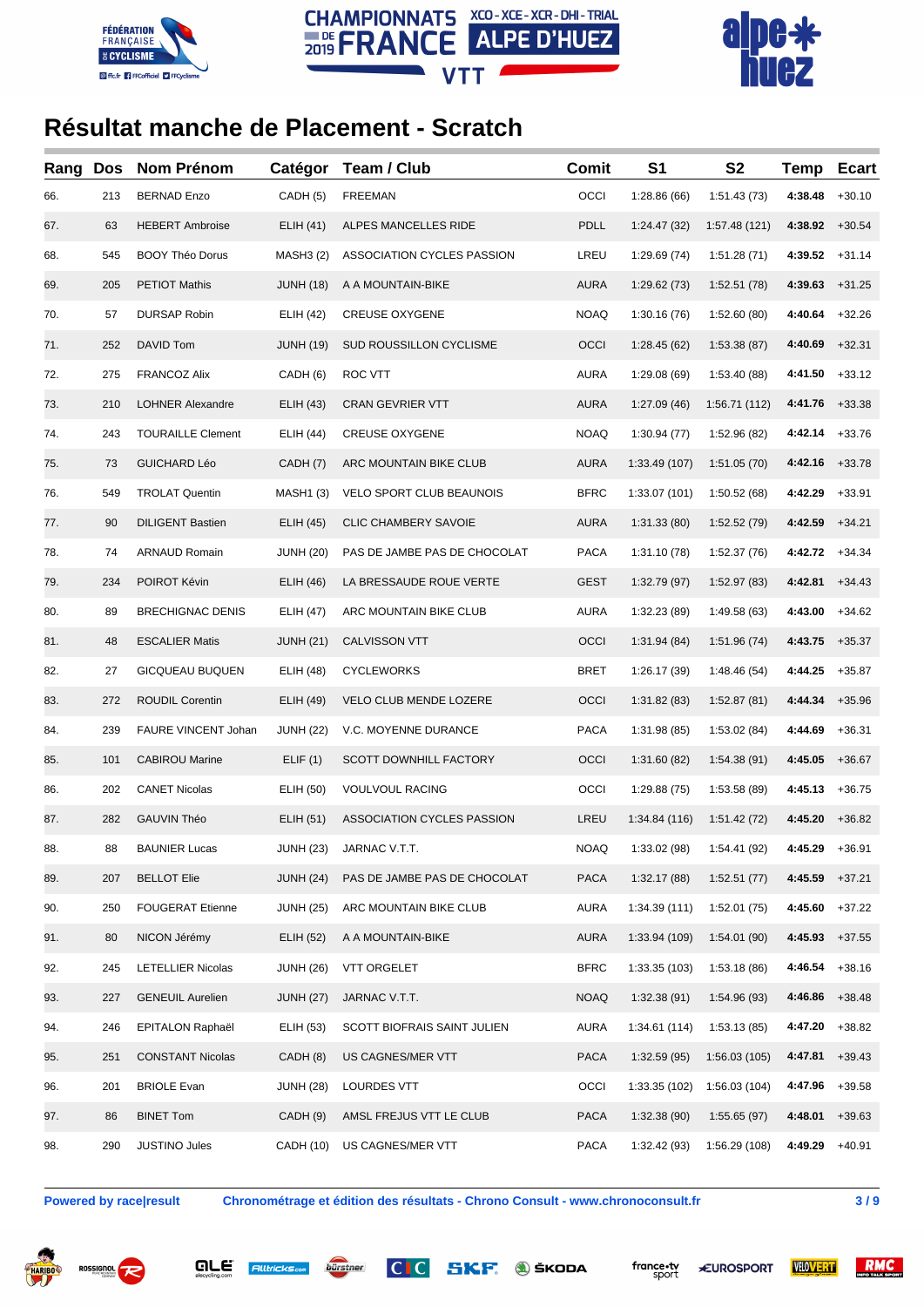





| Rang | <b>Dos</b> | Nom Prénom               | Catégor          | Team / Club                        | Comit       | S <sub>1</sub> | S <sub>2</sub>                      | <b>Temp</b> | <b>Ecart</b> |
|------|------------|--------------------------|------------------|------------------------------------|-------------|----------------|-------------------------------------|-------------|--------------|
| 99.  | 81         | <b>LEBOUCHER Mathieu</b> | <b>CADH (11)</b> | <b>FREEMAN</b>                     | OCCI        | 1:31.25(79)    | 1:57.15(118)                        | 4:49.46     | $+41.08$     |
| 100. | 87         | <b>COUMES Paulin</b>     | <b>CADH (12)</b> | L'ALTERNATIVE VTT                  | OCCI        | 1:33.44 (105)  | 1:57.34 (120)                       | 4:49.47     | $+41.09$     |
| 101. | 248        | <b>STEPHAN Malo</b>      | ELIH (54)        | DESCENDEURS DE LA MINE             | <b>BRET</b> | 1:35.14(118)   | 1:57.25 (119)                       | 4:49.52     | $+41.14$     |
| 102. | 85         | <b>SALAUN Mael</b>       | ELIH (55)        | <b>BEARN VTT 64</b>                | <b>NOAQ</b> | 1:32.39 (92)   | 1:56.33 (109)                       | 4:49.60     | $+41.22$     |
| 103. | 217        | <b>VAISSE Malou</b>      | <b>CADH (13)</b> | PAS DE JAMBE PAS DE CHOCOLAT       | <b>PACA</b> | 1:32.07(87)    | 1:55.19(94)                         | 4:49.65     | $+41.27$     |
| 104. | 216        | <b>NOHARET Florian</b>   | CADH (14)        | <b>FREEMAN</b>                     | OCCI        | 1:34.72 (115)  | 1:55.68 (100)                       | 4:49.96     | $+41.58$     |
| 105. | 502        | <b>HENAFF</b> Ivan       | <b>MASH1 (4)</b> | <b>LOURDES VTT</b>                 | OCCI        | 1:33.07 (100)  | 1:55.66 (98)                        | 4:50.21     | $+41.83$     |
| 106. | 212        | <b>MASSONIE Florian</b>  | ELIH (56)        | <b>BEARN VTT 64</b>                | <b>NOAQ</b> | 1:32.54 (94)   | 1:55.51(95)                         | 4:50.58     | $+42.20$     |
| 107. | 215        | <b>MOREL Nicolas</b>     | CADH (15)        | US CAGNES/MER VTT                  | <b>PACA</b> | 1:35.60(121)   | 1:55.79 (101)                       | 4:50.63     | $+42.25$     |
| 108. | 84         | <b>GIRONDE Mael</b>      | <b>CADH (16)</b> | <b>MTB MARTIGUES</b>               | <b>PACA</b> | 1:34.46 (112)  | 1:55.96 (103)                       | 4:51.04     | $+42.66$     |
| 109. | 551        | <b>DELASSUS David</b>    | <b>MASH1 (5)</b> | ASSOCIATION CYCLES PASSION         | LREU        | 1:33.06 (99)   | 1:55.88 (102)                       | 4:51.42     | $+43.04$     |
| 110. | 508        | <b>BRUNI Jean Pierre</b> | <b>MASH6 (1)</b> | US CAGNES VTT                      | <b>PACA</b> | 1:34.34 (110)  | 1:56.76 (113)                       | 4:51.71     | $+43.33$     |
| 111. | 244        | <b>FABREGUE Theo</b>     | <b>JUNH (29)</b> | PAS DE JAMBE PAS DE CHOCOLAT       | <b>PACA</b> | 1:33.49 (106)  | 1:56.46 (110)                       | 4:51.75     | $+43.37$     |
| 112. | 503        | <b>COLLET Julien</b>     | <b>MASH2 (1)</b> | DORVAL AM                          | <b>AURA</b> | 1:33.35 (104)  | 1:57.60 (122)                       | 4:52.15     | $+43.77$     |
| 113. | 255        | <b>BOUTHET Guewenn</b>   | <b>CADH (17)</b> | JARNAC V.T.T.                      | <b>NOAQ</b> | 1:37.15(129)   | 1:56.87(114)                        | 4:52.72     | $+44.34$     |
| 114. | 261        | <b>DEBESSON Antonin</b>  | <b>JUNH (30)</b> | <b>BMX CLUB DE HYERES</b>          | <b>PACA</b> | 1:34.46 (113)  | 1:56.88 (115)                       | 4:52.94     | $+44.56$     |
| 115. | 284        | <b>CAZET Alex</b>        | <b>JUNH (31)</b> | ASSOCIATION CYCLES PASSION         | LREU        | 1:31.99(86)    | 1:55.67 (99)                        | 4:53.46     | $+45.08$     |
| 116. | 233        | <b>FOUILLIT Benjamin</b> | CADH (18)        | V C PAYS DE SAINT-FLOUR            | <b>AURA</b> | 1:35.08 (117)  | 1:56.08 (106)                       | 4:53.70     | $+45.32$     |
| 117. | 556        | PERRILLAT BOITEUX        | <b>MASH2 (2)</b> | <b>RFP TEAM</b>                    | <b>AURA</b> | 1:37.21(131)   | 1:56.12 (107)                       | 4:54.47     | $+46.09$     |
| 118. | 289        | <b>INGRAND Basile</b>    | <b>ELIH (57)</b> | VTT VALLEE DU BOEL                 | <b>BRET</b> | 1:36.06 (123)  | 1:56.65(111)                        | 4:54.62     | $+46.24$     |
| 119. | 105        | <b>DELEST Agnes</b>      | ELIF(2)          | US CAGNES VTT                      | <b>PACA</b> | 1:35.15(119)   | 1:58.36 (130)                       | 4:54.64     | $+46.26$     |
| 120. | 548        | <b>LEBEAU Olivier</b>    | <b>MASH1 (6)</b> | <b>RIDING COMPANY</b>              | LREU        | 1:35.47 (120)  | 1:58.40 (131)                       | 4:54.96     | $+46.58$     |
| 121. | 268        | AFFLATET Antoine         |                  | ELIH (58) VOULVOUL RACING          | OCCI        |                | 1:33.67 (108) 1:57.76 (123) 4:55.20 |             | +46.82       |
| 122. | 526        | <b>WEIDNER Matthieu</b>  | <b>MASH4 (2)</b> | ARIEGENDURO                        | OCCI        | 1:36.27(125)   | 1:57.79 (124)                       | 4:56.05     | $+47.67$     |
| 123. | 79         | <b>OLLIER Thomas</b>     | CADH (19)        | VELO CLUB LODEVOIS                 | OCCI        | 1:38.92 (139)  | 1:58.22 (127)                       | 4:56.45     | $+48.07$     |
| 124. | 541        | <b>VAXELAIRE Nicolas</b> | <b>MASH5 (1)</b> | MANDEURE VTT SINGLETRACK           | <b>BFRC</b> | 1:35.97 (122)  | 1:58.02 (125)                       | 4:57.05     | $+48.67$     |
| 125. | 211        | <b>DALVET Florent</b>    | CADH (20)        | <b>SCOTT BIOFRAIS SAINT JULIEN</b> | <b>AURA</b> | 1:38.86(138)   | 1:57.11(117)                        | 4:57.87     | $+49.49$     |
| 126. | 230        | <b>BILLIE Boris</b>      | CADH (21)        | V C PAYS DE SAINT-FLOUR            | <b>AURA</b> | 1:39.64(144)   | 1:58.31 (129)                       | 4:58.15     | $+49.77$     |
| 127. | 292        | <b>MALZIEU Bastien</b>   | ELIH (59)        | AC ORSAY                           | <b>IDFR</b> | 1:36.12(124)   | 2:00.86 (140)                       | 4:58.63     | $+50.25$     |
| 128. | 102        | CHAPPAZ Mélanie          | ELIF(3)          | HOPE TECHNOLOGY                    | <b>AURA</b> | 1:37.94 (134)  | 1:58.14 (126)                       | 4:59.93     | $+51.55$     |
| 129. | 259        | <b>COMTE Guillaume</b>   | ELIH (60)        | <b>VELO SPORT BRIVADOIS</b>        | <b>AURA</b> | 1:38.34(135)   | 1:58.29 (128)                       | 5:00.08     | $+51.70$     |
| 130. | 221        | <b>JUSTINO Victor</b>    | CADH (22)        | US CAGNES/MER VTT                  | PACA        | 1:37.13 (128)  | 2:00.56 (136)                       | 5:00.16     | $+51.78$     |
| 131. | 288        | <b>MERCIER Louis</b>     | ELIH (61)        | ARC MOUNTAIN BIKE CLUB             | <b>AURA</b> | 1:45.07 (167)  | 1:55.52(96)                         | 5:00.30     | +51.92       |
|      |            |                          |                  |                                    |             |                |                                     |             |              |

**Powered by race|result Chronométrage et édition des résultats - Chrono Consult - www.chronoconsult.fr 4 / 9**







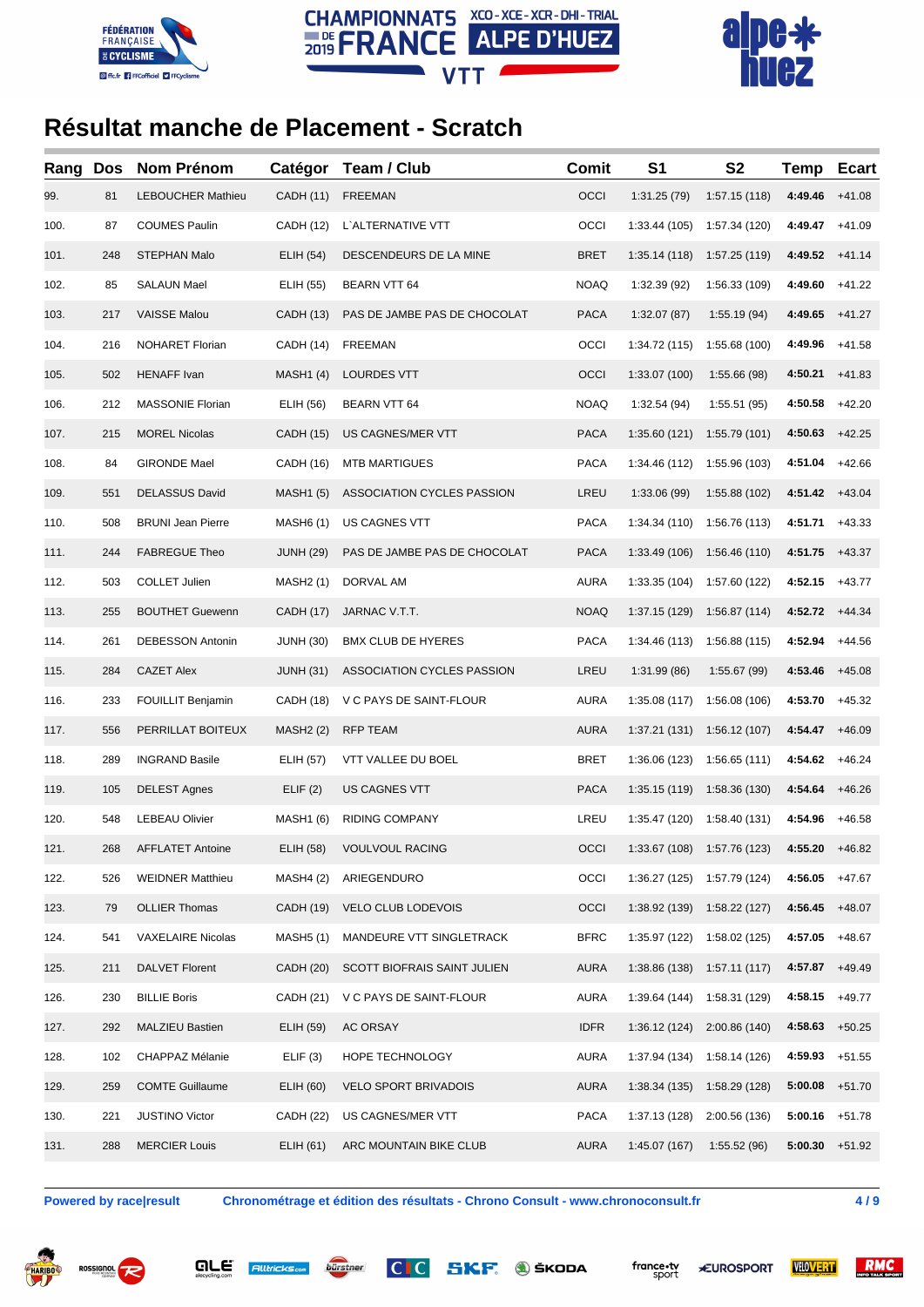





| Rang | <b>Dos</b> | Nom Prénom                 | Catégor          | Team / Club                     | <b>Comit</b> | S <sub>1</sub> | S <sub>2</sub>              | Temp              | <b>Ecart</b> |
|------|------------|----------------------------|------------------|---------------------------------|--------------|----------------|-----------------------------|-------------------|--------------|
| 132. | 543        | <b>BEAUDON Sébastien</b>   | <b>MASH3 (3)</b> | U.C.H.A.V. PAYS DE L`AIN VTT    | AURA         | 1:40.39 (147)  | 1:57.03 (116)               | 5:00.87           | $+52.49$     |
| 133. | 276        | COULOUD Thomas             | <b>JUNH (32)</b> | V.S. ROMANAIS PEAGEOIS          | <b>AURA</b>  | 1:37.18 (130)  | 2:01.99 (144)               | 5:01.28           | $+52.90$     |
| 134. | 269        | <b>SERPAGGI Emilien</b>    | CADH (23)        | VSC BEAUNE 21                   | <b>BFRC</b>  | 1:40.63 (150)  | 1:59.85 (135)               | 5:01.37           | $+52.99$     |
| 135. | 220        | <b>BOSCHET Ewen</b>        | <b>JUNH (33)</b> | <b>VELO TAUPONT</b>             | <b>BRET</b>  | 1:39.39 (142)  | 2:00.69 (139)               | 5:01.53           | $+53.15$     |
| 136. | 103        | <b>OURDOUILLIE Fiona</b>   | ELIF(4)          | US CAGNES VTT                   | <b>PACA</b>  | 1:37.30 (132)  | 2:01.17 (142)               | 5:01.91           | $+53.53$     |
| 137. | 257        | <b>TRONCALE Sylvain</b>    | <b>CADH (24)</b> | US CAGNES/MER VTT               | <b>PACA</b>  | 1:38.60 (137)  | 2:01.56 (143)               | 5:02.30           | $+53.92$     |
| 138. | 287        | <b>MERCIER Jules</b>       | ELIH (62)        | ARC MOUNTAIN BIKE CLUB          | <b>AURA</b>  | 1:37.06 (127)  | 2:00.60 (137)               | 5:02.75           | $+54.37$     |
| 139. | 125        | PIERRINI Léona             | JUNF(1)          | FRC VTT ST VALLIER DE THIEY     | <b>PACA</b>  | 1:39.89 (146)  | 1:59.10 (132)               | 5:04.23           | $+55.85$     |
| 140. | 231        | <b>VOCANSON Guillaume</b>  | ELIH (63)        | <b>GOLENE EVASION</b>           | AURA         | 1:40.45 (148)  | 2:02.35 (147)               | 5:04.35           | $+55.97$     |
| 141. | 218        | <b>RIOLLET Mathias</b>     | <b>JUNH (34)</b> | <b>VELO CLUB BELINOIS</b>       | <b>PDLL</b>  | 1:42.11 (156)  | 2:00.63 (138)               | 5:04.46           | $+56.08$     |
| 142. | 107        | <b>BERNARD Mathilde</b>    | ELIF(5)          | SCOTT BIOFRAIS SAINT JULIEN     | <b>PACA</b>  | 1:39.10 (140)  | 2:02.27 (145)               | 5:04.60           | $+56.22$     |
| 143. | 226        | <b>MICHAUD Gregoire</b>    | <b>JUNH (35)</b> | JARNAC V.T.T.                   | <b>NOAQ</b>  | 1:39.23(141)   | 2:03.21 (150)               | 5:04.67           | $+56.29$     |
| 144. | 550        | REBOUL Jean Yohan          | <b>MASH1 (7)</b> | RIDING COMPANY                  | LREU         | 1:42.92 (158)  | 1:59.16 (133)               | 5:05.10           | $+56.72$     |
| 145. | 214        | <b>MUNOZ Xavier</b>        | <b>JUNH (36)</b> | CLUB VTT D'IRIGNY (JSI)         | <b>AURA</b>  | 1:37.00 (126)  | 2:04.51 (154)               | 5:05.15           | $+56.77$     |
| 146. | 528        | <b>GAL Stéphane</b>        | MASH4 (3)        | ARC MOUNTAIN BIKE CLUB          | <b>AURA</b>  | 1:44.22 (164)  | 2:02.33 (146)               | 5:06.30           | $+57.92$     |
| 147. | 121        | <b>GIMENEZ Nastasia</b>    | JUNF(2)          | MOUNTAIN BIKE LES ANGLES        | OCCI         | 1:41.68 (154)  | 2:01.08 (141)               | 5:06.53           | $+58.15$     |
| 148. | 235        | <b>MEZINE Quentin</b>      | CADH (25)        | US FRONTON                      | OCCI         | 1:41.46 (152)  | 2:03.37 (151)               | 5:07.55           | $+59.17$     |
| 149. | 108        | <b>LOHNER Laura</b>        | ELIF(6)          | <b>CRAN GEVRIER VTT</b>         | <b>AURA</b>  | 1:41.10(151)   | 2:02.79 (149)               | 5:08.53           | $+1:00.1$    |
| 150. | 537        | GASPARD Grégory            | <b>MASH2 (3)</b> | EVOLUTION VTT ST DIE            | <b>GEST</b>  | 1:37.69 (133)  | 2:05.78 (161)               | 5:09.80           | $+1:01.4$    |
| 151. | 280        | <b>DEMOLLIERE Maxime</b>   | <b>CADH (26)</b> | <b>OCC ANTIBES</b>              | <b>PACA</b>  | 1:43.09 (159)  | 2:04.51 (155)               | 5:11.21           | $+1:02.8$    |
| 152. | 219        | <b>CHANEL Maxime</b>       | ELIH (64)        | <b>TC CONCEPT</b>               | <b>AURA</b>  | 1:43.40 (161)  | 2:04.04 (153)               | 5:11.75           | $+1:03.3$    |
| 153. | 238        | GIBLASSE FEBVRE Thao       | <b>CADH (27)</b> | BRULON LOISIRS VTT NATURE       | PDLL         | 1:40.62 (149)  | 2:06.61 (164)               | 5:12.88           | $+1:04.5$    |
| 154. | 270        | <b>GOMES Paul</b>          | ELIH (65)        | DESCENDEURS DE LA MINE          | <b>BRET</b>  |                | 1:42.44 (157) 2:04.66 (156) | $5:13.06$ +1:04.6 |              |
| 155. | 104        | <b>LESOIN Flora</b>        | ELIF(7)          | ANNECY CYCLISME COMPETITION     | <b>AURA</b>  | 1:42.05(155)   | 2:04.99 (157)               | 5:13.98           | $+1:05.6$    |
| 156. | 534        | <b>FELICE Martial</b>      | <b>MASH3 (4)</b> | VC VTT MONT D'OR                | <b>BFRC</b>  | 1:39.56 (143)  | 2:03.71 (152)               | 5:14.08           | $+1:05.7$    |
| 157. | 285        | <b>ARMAND Clement</b>      | JUNH (37)        | PAS DE JAMBE PAS DE CHOCOLAT    | PACA         | 1:43.41 (162)  | 2:05.75(160)                | 5:14.69           | $+1:06.3$    |
| 158. | 525        | <b>GRAVOULET Guillaume</b> | <b>MASH2 (4)</b> | <b>VOULVOUL RACING</b>          | OCCI         | 1:39.67(145)   | 2:07.44 (168)               | 5:15.09           | $+1:06.7$    |
| 159. | 109        | <b>GIMENEZ Viktoria</b>    | ELIF(8)          | MOUNTAIN BIKE LES ANGLES        | OCCI         | 1:43.31(160)   | 2:05.62 (158)               | 5:15.45           | $+1:07.0$    |
| 160. | 260        | <b>DOUCHET Baptiste</b>    | CADH (28)        | BLAUSASC VTT 06                 | PACA         | 1:44.74 (166)  | 2:06.41 (162)               | 5:16.33           | $+1:07.9$    |
| 161. | 256        | DAVID Gillian              | CADH (29)        | <b>BLAUSASC VTT 06</b>          | <b>PACA</b>  | 1:38.46 (136)  | 2:09.62 (174)               | 5:17.23           | $+1:08.8$    |
| 162. | 258        | RIBERO Logan               | CADH (30)        | AMSL FREJUS VTT LE CLUB         | PACA         | 1:45.80 (170)  | 2:05.63 (159)               | 5:17.35           | $+1:08.9$    |
| 163. | 277        | <b>MATHIEU Theo</b>        | CADH (31)        | V.T.T. RANDO 04 DIGNE LES BAINS | <b>PACA</b>  | 1:57.15(190)   | 1:59.38 (134)               | 5:17.88           | $+1:09.5$    |
| 164. | 547        | SPIRKEL Nicolas            | <b>MASH1 (8)</b> | <b>UC ORLEANS</b>               | CEVL         | 1:47.15 (175)  | 2:07.22 (167)               | 5:18.21           | $+1:09.8$    |

**Powered by race|result Chronométrage et édition des résultats - Chrono Consult - www.chronoconsult.fr 5 / 9**







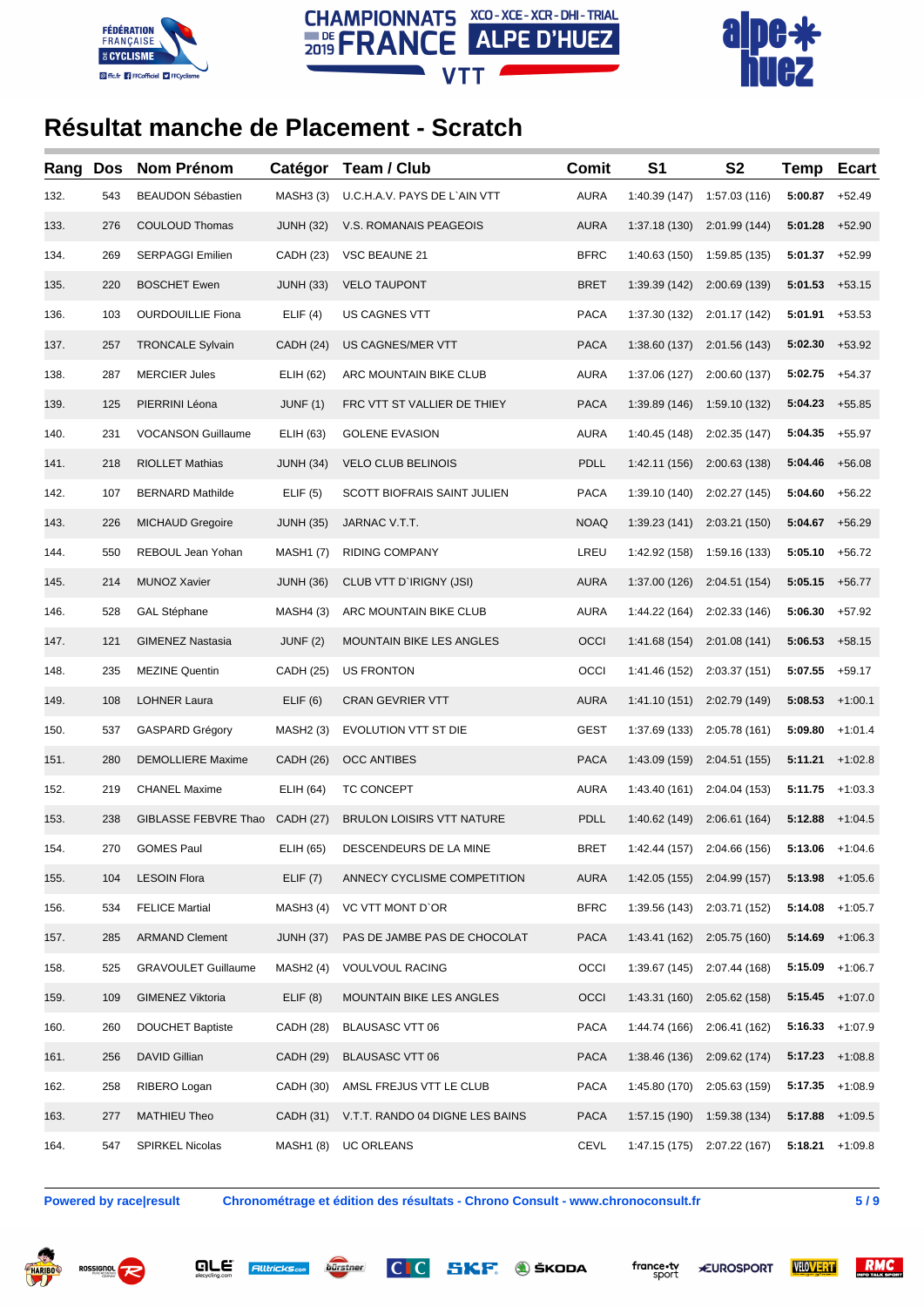





| Rang | <b>Dos</b> | <b>Nom Prénom</b>          | Catégor          | Team / Club                  | <b>Comit</b> | S <sub>1</sub> | S <sub>2</sub>              | Temp              | <b>Ecart</b> |
|------|------------|----------------------------|------------------|------------------------------|--------------|----------------|-----------------------------|-------------------|--------------|
| 165. | 530        | <b>BOUVIER Lionel</b>      | MASH4(4)         | US CAGNES/MER VTT            | <b>PACA</b>  | 1:43.87 (163)  | 2:10.26 (176)               | 5:18.41           | $+1:10.0$    |
| 166. | 236        | <b>DILIGENT Alexis</b>     | <b>JUNH (38)</b> | CLIC CHAMBERY SAVOIE         | <b>AURA</b>  | 1:44.61 (165)  | 2:09.24 (173)               | 5:18.86           | $+1:10.4$    |
| 167. | 228        | <b>NOHARET Romain</b>      | <b>CADH (32)</b> | <b>FREEMAN</b>               | OCCI         | 1:46.76 (172)  | 2:08.00 (170)               | 5:19.13           | $+1:10.7$    |
| 168. | 225        | <b>CANET Nathan</b>        | CADH (33)        | <b>VOULVOUL RACING</b>       | OCCI         | 1:47.65 (176)  | 2:06.60(163)                | 5:19.47           | $+1:11.0$    |
| 169. | 563        | <b>HESSMANN Marc</b>       | <b>MASH2 (5)</b> | <b>MEYWIHR TEAM</b>          | GEST         | 1:45.17(168)   | 2:06.70 (165)               | 5:19.93           | $+1:11.5$    |
| 170. | 265        | LE MARCHAND Arthur         | CADH (34)        | ECOLE VTT DU LIE             | <b>BRET</b>  | 1:46.89 (173)  | 2:08.87 (172)               | 5:20.48           | $+1:12.1$    |
| 171. | 122        | CHAPPAZ Lauryne            | JUNF(3)          | V.C. ST JULIEN EN GENEVOIS   | <b>AURA</b>  | 1:49.08 (178)  | 2:07.03 (166)               | 5:21.64           | $+1:13.2$    |
| 172. | 521        | <b>COUPPEY Jerome</b>      | <b>MASH4 (5)</b> | <b>CYCLEWORKS</b>            | <b>BRET</b>  | 1:46.44 (171)  | 2:08.66 (171)               | 5:22.55           | $+1:14.1$    |
| 173. | 531        | <b>GUICHARD Stéphane</b>   | <b>MASH4 (6)</b> | ARC MOUNTAIN BIKE CLUB       | <b>AURA</b>  | 1:49.35 (180)  | 2:10.60 (179)               | 5:24.29           | $+1:15.9$    |
| 174. | 529        | AIO Rémi                   | <b>MASH1 (9)</b> | LOURDES VTT                  | OCCI         | 1:45.52 (169)  | 2:10.50 (178)               | 5:24.56           | $+1:16.1$    |
| 175. | 28         | <b>GUIBAL Thomas</b>       | ELIH (66)        | <b>CLUB CYCLISTE UBAYE</b>   | <b>PACA</b>  | 1:27.53(54)    | 1:49.33(61)                 | 5:26.07           | $+1:17.6$    |
| 176. | 106        | <b>FONTAINE Adelina</b>    | ELIF(9)          | RIDING COMPANY               | LREU         | 1:49.81 (182)  | 2:12.65 (182)               | 5:30.42           | $+1:22.0$    |
| 177. | 123        | GOZZI Tina                 | JUNF $(4)$       | <b>US CAGNES VTT</b>         | <b>PACA</b>  | 1:49.78 (181)  | 2:10.77 (180)               | 5:30.62           | $+1:22.2$    |
| 178. | 127        | <b>CLAVEL Vicky</b>        | <b>JUNF (5)</b>  | ANNECY CYCLISME COMPETITION  | <b>AURA</b>  | 1:52.48 (183)  | 2:10.30 (177)               | 5:30.66           | $+1:22.2$    |
| 179. | 264        | DE BOISSIEU Lucas          | <b>CADH (35)</b> | <b>CSO MILLAU</b>            | OCCI         | 1:52.58 (184)  | 2:10.05 (175)               | 5:31.36           | $+1:22.9$    |
| 180. | 124        | CHARDONNIERAS Leane        | JUNF (6)         | PEUJARD VELO CLUB - SECTION  | <b>NOAQ</b>  | 1:49.13 (179)  | 2:13.18 (183)               | 5:33.49           | $+1:25.1$    |
| 181. | 286        | <b>TAIANI Marc Ange</b>    | CADH (36)        | ASSOCIATION CYCLES PASSION   | LREU         | 1:56.02(187)   | 2:07.73 (169)               | 5:35.36           | $+1:26.9$    |
| 182. | 266        | <b>BORT Mathis</b>         | CADH (37)        | <b>FREEMAN</b>               | OCCI         | 1:56.81 (189)  | 2:13.81 (184)               | 5:35.91           | $+1:27.5$    |
| 183. | 535        | LESCURE Jean Luc           | <b>MASH7(1)</b>  | US CAGNES/MER VTT            | <b>PACA</b>  | 1:47.06 (174)  | 2:11.30 (181)               | 5:38.39           | $+1:30.0$    |
| 184. | 75         | <b>FAUCENSTIER Clément</b> | ELIH (67)        | TC CONCEPT                   | <b>BFRC</b>  | 1:32.77 (96)   | 2:02.71 (148)               | 5:47.08           | $+1:38.7$    |
| 185. | 562        | <b>GILBERT Thierry</b>     | <b>MASH6 (2)</b> | VELO CLUB D'AMBERIEU         | <b>AURA</b>  | 1:56.41 (188)  | 2:19.54 (186)               | 5:50.78           | $+1:42.4$    |
| 186. | 273        | APPOLINAIRE Nathan         | CADH (38)        | <b>B.C. LIVRONNAIS</b>       | <b>AURA</b>  | 1:57.93 (193)  | 2:20.20 (187)               | 5:52.89           | $+1:44.5$    |
| 187. | 208        | ANGLADE Maël               |                  | CADH (39) ADDICTION DOWNHILL | OCCI         |                | 1:48.33 (177) 2:28.05 (193) | $5:53.08$ +1:44.7 |              |
| 188. | 532        | PELTRAULT Frédéric         | <b>MASH5 (2)</b> | LOURDES VTT                  | OCCI         | 2:02.66 (196)  | 2:21.97 (188)               | 5:55.75           | $+1:47.3$    |
| 189. | 131        | <b>BOISSIERE Madison</b>   | <b>JUNF (7)</b>  | VC MT.AIGOUAL PAYS VIGANAIS  | OCCI         | 1:57.25(191)   | 2:28.23 (194)               | 5:58.91           | $+1:50.5$    |
| 190. | 274        | <b>MERCK Mathis</b>        | CADH (40)        | CYCL`HAUT MAURIENNAIS        | <b>AURA</b>  | 1:52.80 (185)  | 2:38.79 (202)               | 6:01.69           | $+1:53.3$    |
| 191. | 278        | ROBERT Maxime              | CADH (41)        | <b>BICROSS CLUB OMEGA</b>    | LREU         | 2:22.87(205)   | 2:13.89 (185)               | 6:02.72           | $+1:54.3$    |
| 192. | 538        | <b>GUIBAL Remi</b>         | <b>MASH5 (3)</b> | CLUB CYCLISTE UBAYE          | PACA         | 2:00.88 (195)  | 2:25.52 (191)               | 6:04.12           | $+1:55.7$    |
| 193. | 523        | <b>DALVET Pierre</b>       | <b>MASH4 (7)</b> | SCOTT BIOFRAIS SAINT JULIEN  | <b>AURA</b>  | 2:07.60 (199)  | 2:23.85 (190)               | 6:04.53           | $+1:56.1$    |
| 194. | 128        | <b>ESCUDERO Maelle</b>     | JUNF (8)         | LATITUDE VTT                 | OCCI         | 1:57.50 (192)  | 2:35.68 (198)               | 6:08.92           | $+2:00.5$    |
| 195. | 130        | PLANQUART Lily             | <b>JUNF (9)</b>  | <b>TRIBAL SPORT</b>          | <b>PACA</b>  | 1:54.95(186)   | 2:22.97 (189)               | 6:11.11           | $+2:02.7$    |
| 196. | 555        | <b>CROISSANT Florent</b>   | <b>MASH4 (8)</b> | US CHANGE BICROSS            | <b>PDLL</b>  | 1:59.25 (194)  | 2:36.50 (199)               | 6:11.31           | $+2:02.9$    |
| 197. | 126        | <b>FALOURD Camille</b>     | <b>JUNF (10)</b> | JARNAC V.T.T.                | <b>NOAQ</b>  |                | 2:10.66 (201) 2:26.27 (192) | 6:16.70           | $+2:08.3$    |

**Powered by race|result Chronométrage et édition des résultats - Chrono Consult - www.chronoconsult.fr 6 / 9**









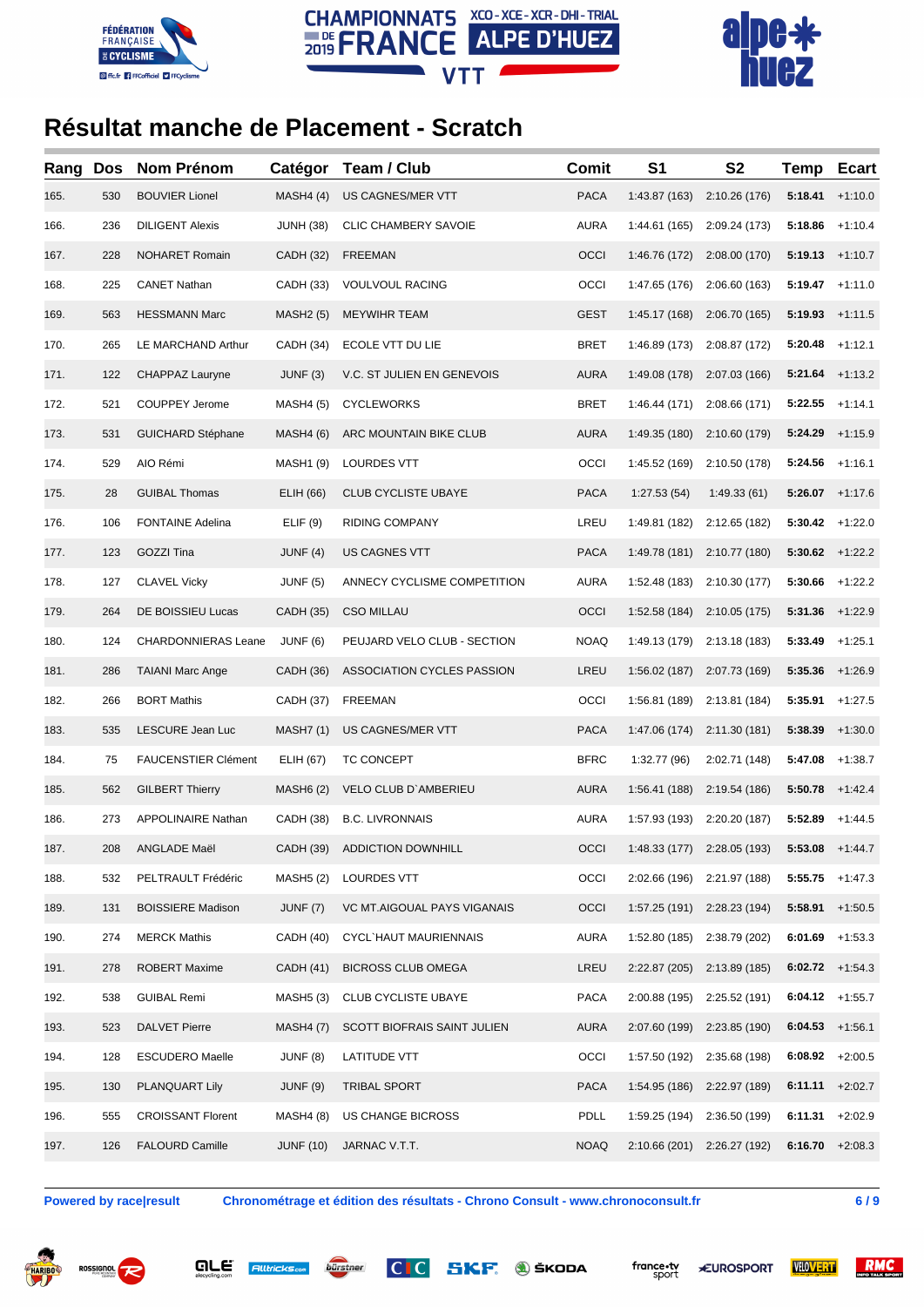





| Rang            | <b>Dos</b> | <b>Nom Prénom</b>       | Catégor          | Team / Club                  | <b>Comit</b> | S <sub>1</sub> | <b>S2</b>     | Temp       | <b>Ecart</b> |
|-----------------|------------|-------------------------|------------------|------------------------------|--------------|----------------|---------------|------------|--------------|
| 198.            | 536        | <b>WILCZYNSKI Eric</b>  | <b>MASH6 (3)</b> | US CAGNES/MER VTT            | <b>PACA</b>  | 2:04.55 (197)  | 2:29.83 (195) | 6:19.36    | $+2:10.9$    |
| 199.            | 129        | <b>CADIN Lena</b>       | <b>JUNF (11)</b> | ECOLE VTT DU LIE             | <b>BRET</b>  | 2:08.77 (200)  | 2:30.81 (197) | 6:21.63    | $+2:13.2$    |
| 200.            | 539        | <b>DUCRUET Patrick</b>  | <b>MASH6 (4)</b> | <b>CRAN GEVRIER VTT</b>      | <b>AURA</b>  | 2:07.22 (198)  | 2:37.81 (200) | 6:36.71    | $+2:28.3$    |
| 201.            | 262        | <b>BERNELIN Tristan</b> | <b>CADH (42)</b> | <b>VELO CLUB DU SENONAIS</b> | <b>BFRC</b>  | 1:41.67(153)   | 2:30.47 (196) | 6:38.29    | $+2:29.9$    |
| 202.            | 540        | ROBERT Jean Marc        | <b>MASH5 (4)</b> | <b>BICROSS CLUB OMEGA</b>    | LREU         | 2:18.23 (203)  | 2:37.96 (201) | 6:38.85    | $+2:30.4$    |
| 203.            | 559        | <b>GREFFION Ludovic</b> | <b>MASH2 (6)</b> | CRAZY WOOD VTT               | <b>BRET</b>  | 2:17.10 (202)  | 2:40.80 (203) | 6:42.56    | $+2:34.1$    |
| 204.            | 110        | <b>GOZZI Lauryne</b>    | ELIF (10)        | US CAGNES VTT                | <b>PACA</b>  | 2:21.98 (204)  | 2:43.28 (204) | 6:55.18    | $+2:46.8$    |
| 205.            | 56         | <b>JUNG Gautier</b>     | <b>ELIH (68)</b> | CC ETUPES LE DOUBS PAYS DE   | <b>BFRC</b>  | 1:23.92 (27)   | 3:49.76 (206) | 7:50.78    | $+3:42.4$    |
| 206.            | 524        | <b>AFFLATET Patrice</b> | <b>MASH5 (5)</b> | SCOTT DOWNHILL FACTORY       | OCCI         | 2:39.60 (207)  | 3:14.37 (205) | 7:54.32    | $+3:45.9$    |
| 207.            | 560        | PHEULPIN Laurent        | <b>MASH5 (6)</b> | <b>CHOUCA'S BIKER'S</b>      | <b>AURA</b>  | 2:25.44(206)   | 3:52.42(207)  | 8:28.53    | $+4:20.1$    |
| <b>Abandons</b> |            |                         |                  |                              |              |                |               |            |              |
| <b>DNF</b>      | 23         | CIRIEGO Maxime          | $ELIH (-1)$      | DORVAL AM                    | <b>AURA</b>  |                |               | <b>DNF</b> |              |
| <b>DNF</b>      | 37         | <b>LUNEL Pierre</b>     | $ELIH (-1)$      | VTT 4X DE COMBES             | OCCI         | $1:20.35(-1)$  |               | <b>DNF</b> |              |
| DNF             | 44         | <b>THEVENARD Pierre</b> | MASH1 (-1)       | RAZORBIKE CHATEL             | <b>AURA</b>  | $1:34.46(-1)$  |               | <b>DNF</b> |              |
| DNF             | 46         | <b>GRISEL Léo</b>       | <b>JUNH (-1)</b> | UST EQUEURDREVILLE           | <b>NORM</b>  |                |               | <b>DNF</b> |              |
| <b>DNF</b>      | 82         | POMME ST GAUDENS        | <b>JUNH (-1)</b> | LAVAL CYCLISME 53 VTT        | <b>PDLL</b>  |                |               | <b>DNF</b> |              |
| DNF             | 83         | <b>DALVET Denis</b>     | $ELIH (-1)$      | SCOTT BIOFRAIS SAINT JULIEN  | <b>AURA</b>  | $1:33.50(-1)$  | $4:23.60(-1)$ | <b>DNF</b> |              |
| DNF             | 206        | <b>GOUTAUDIER Théo</b>  | $JUNH (-1)$      | TC CONCEPT                   | <b>AURA</b>  |                |               | <b>DNF</b> |              |
| <b>DNF</b>      | 253        | <b>MUSY Josselin</b>    | CADH (-1)        | <b>VTT ORGELET</b>           | <b>BFRC</b>  | $2:05.27(-1)$  |               | <b>DNF</b> |              |
| DNF             | 291        | DHALLUIN Mathieu        | $ELIH (-1)$      | VTT VAL D'ESSONNE            | <b>IDFR</b>  | $1:38.98(+1)$  | $3:43.57(-1)$ | <b>DNF</b> |              |

are

**Alltricks.com** 

bürstner

**Powered by race|result Chronométrage et édition des résultats - Chrono Consult - www.chronoconsult.fr 7 / 9**

 $|C|C|$ 



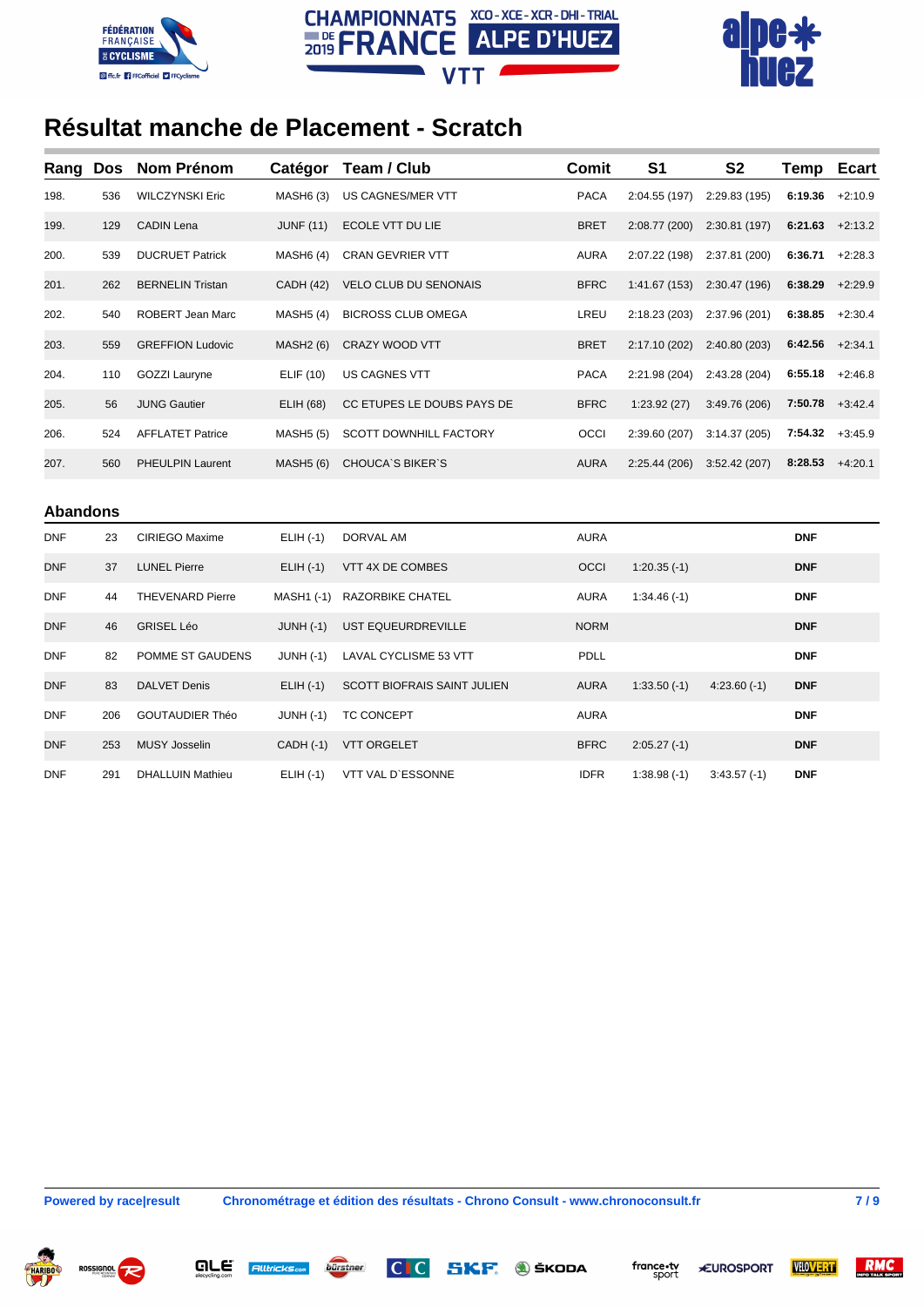





| Rang Dos   |                     | Nom Prénom                        | Catégor          | Team / Club                             | Comit       | S1 | <b>S2</b> | Temp       | <b>Ecart</b> |
|------------|---------------------|-----------------------------------|------------------|-----------------------------------------|-------------|----|-----------|------------|--------------|
|            | <b>Non Partants</b> |                                   |                  |                                         |             |    |           |            |              |
| <b>DNS</b> | $\mathbf{1}$        | <b>BRUNI Loic</b>                 | $ELIH (-1)$      | SPECIALIZED GRAVITY                     | <b>PACA</b> |    |           | <b>DNS</b> |              |
| <b>DNS</b> | 2                   | <b>VERGIER Loris</b>              | $ELIH (-1)$      | SANTA CRUZ SYNDICATE                    | <b>PACA</b> |    |           | <b>DNS</b> |              |
| DNS        | 3                   | <b>PIERRON Amaury</b>             | $ELIH (-1)$      | COMMENCAL/VALLNORD                      | <b>AURA</b> |    |           | <b>DNS</b> |              |
| <b>DNS</b> | 13                  | <b>PAYET Florent</b>              | $ELIH (-1)$      | SCOTT DOWNHILL FACTORY                  | LREU        |    |           | <b>DNS</b> |              |
| <b>DNS</b> | 14                  | <b>INIGUEZ Matteo</b>             | $JUNH (-1)$      | PLANETE 2 ROUES GREEN TEAM              | OCCI        |    |           | <b>DNS</b> |              |
| DNS        | 22                  | PICCOLO Julien                    | $ELIH (-1)$      | X1 RACING                               | OCCI        |    |           | <b>DNS</b> |              |
| <b>DNS</b> | 25                  | <b>PIERRON Antoine</b>            | $ELIH (-1)$      | <b>VELO SPORT BRIVADOIS</b>             | <b>AURA</b> |    |           | <b>DNS</b> |              |
| <b>DNS</b> | 30                  | <b>VIDAL Antoine</b>              | $JUNH (-1)$      | AMSL FREJUS VTT LE CLUB                 | <b>PACA</b> |    |           | <b>DNS</b> |              |
| <b>DNS</b> | 62                  | <b>SUPPER Pierre</b>              | $ELIH (-1)$      | <b>VELO TOUT TERRAIN CHAUMONTAIS</b>    | <b>GEST</b> |    |           | <b>DNS</b> |              |
| DNS        | 64                  | PIGEON Hugo                       | $ELIH (-1)$      | <b>CREUSE OXYGENE</b>                   | <b>NOAQ</b> |    |           | <b>DNS</b> |              |
| DNS        | 66                  | PICOD Jules                       | $JUNH (-1)$      | DORVAL AM                               | <b>AURA</b> |    |           | <b>DNS</b> |              |
| <b>DNS</b> | 77                  | <b>BENEVENS Lucas</b>             | CADH (-1)        | VTT 4X DE COMBES                        | OCCI        |    |           | <b>DNS</b> |              |
| <b>DNS</b> | 204                 | <b>DELATTRE Gauthier</b>          | $JUNH (-1)$      | <b>XTREM BIKE</b>                       | <b>PACA</b> |    |           | <b>DNS</b> |              |
| DNS        | 223                 | PEIZERAT Emile                    | <b>JUNH (-1)</b> | <b>GRESI FREE RIDE</b>                  | AURA        |    |           | <b>DNS</b> |              |
| <b>DNS</b> | 229                 | <b>DUARTE Nicolas</b>             | $ELIH (-1)$      | <b>VTT CHARTREUSE</b>                   | <b>AURA</b> |    |           | <b>DNS</b> |              |
| <b>DNS</b> | 232                 | <b>MARTIN Cédric</b>              | $ELIH (-1)$      | <b>BLAUSASC VTT 06</b>                  | <b>PACA</b> |    |           | <b>DNS</b> |              |
| <b>DNS</b> | 241                 | <b>FAUVERNIER Kenny</b>           | $ELIH (-1)$      | <b>U.C.JOINVILLE VALLAGE</b>            | <b>GEST</b> |    |           | <b>DNS</b> |              |
| <b>DNS</b> | 242                 | <b>FABREGUE Nathan</b>            | CADH (-1)        | PAS DE JAMBE PAS DE CHOCOLAT            | <b>PACA</b> |    |           | <b>DNS</b> |              |
| DNS        | 247                 | <b>MUSY Yannis</b>                | $JUNH (-1)$      | <b>VELO CLUB DOLOIS</b>                 | <b>BFRC</b> |    |           | <b>DNS</b> |              |
| DNS        | 263                 | <b>ESCUDERO Yassine</b>           | <b>JUNH (-1)</b> | CALVISSON VTT                           | OCCI        |    |           | <b>DNS</b> |              |
| DNS        | 271                 | <b>BERNAD Tom</b>                 | $CADH (-1)$      | VELO CLUB RODEZ                         | OCCI        |    |           | <b>DNS</b> |              |
| DNS        | 281                 | GESLIN Hugo Marc Pierre CADH (-1) |                  | FULL RIDE TEAM                          | LREU        |    |           | <b>DNS</b> |              |
| <b>DNS</b> | 283                 | PARODI Gaëtan                     | $JUNH (-1)$      | BLAUSASC VTT 06                         | PACA        |    |           | <b>DNS</b> |              |
| <b>DNS</b> | 505                 | <b>GEORGES Pierre Charles</b>     | MASH1 (-1)       | COMMENCAL 100%                          | <b>GEST</b> |    |           | <b>DNS</b> |              |
| <b>DNS</b> | 522                 | RIZZO Bruno                       | MASH6 (-1)       | DORVAL AM                               | <b>AURA</b> |    |           | <b>DNS</b> |              |
| DNS        | 527                 | <b>BOUCHEZ Maxime</b>             | MASH4 (-1)       | <b>CALVISSON VTT</b>                    | OCCI        |    |           | <b>DNS</b> |              |
| DNS        | 533                 | ROUTIN Stéphane                   |                  | MASH4 (-1) U.C.H.A.V. PAYS DE L`AIN VTT | <b>AURA</b> |    |           | <b>DNS</b> |              |
| <b>DNS</b> | 542                 | <b>ORRE Raymond</b>               |                  | MASH3 (-1) VELO CLUB DE SAINT DENIS     | LREU        |    |           | <b>DNS</b> |              |
| <b>DNS</b> | 544                 | PEYRE Jean Christophe             | $MASH3(-1)$      | <b>MONTMELIAN BMX</b>                   | <b>AURA</b> |    |           | <b>DNS</b> |              |
| DNS        | 546                 | <b>KERJEAN Xavier</b>             | MASH2 (-1)       | <b>MEYWIHR TEAM</b>                     | <b>GEST</b> |    |           | <b>DNS</b> |              |
| DNS        | 552                 | <b>COURMES Tristan</b>            |                  | MASH1 (-1) BUNNY HOP CLUB               | <b>PACA</b> |    |           | <b>DNS</b> |              |
| <b>DNS</b> | 553                 | <b>NEAU Thierry</b>               |                  | MASH3 (-1) ILLIEZ BIKE CLUB             |             |    |           | <b>DNS</b> |              |

**Powered by race|result Chronométrage et édition des résultats - Chrono Consult - www.chronoconsult.fr 8 / 9**